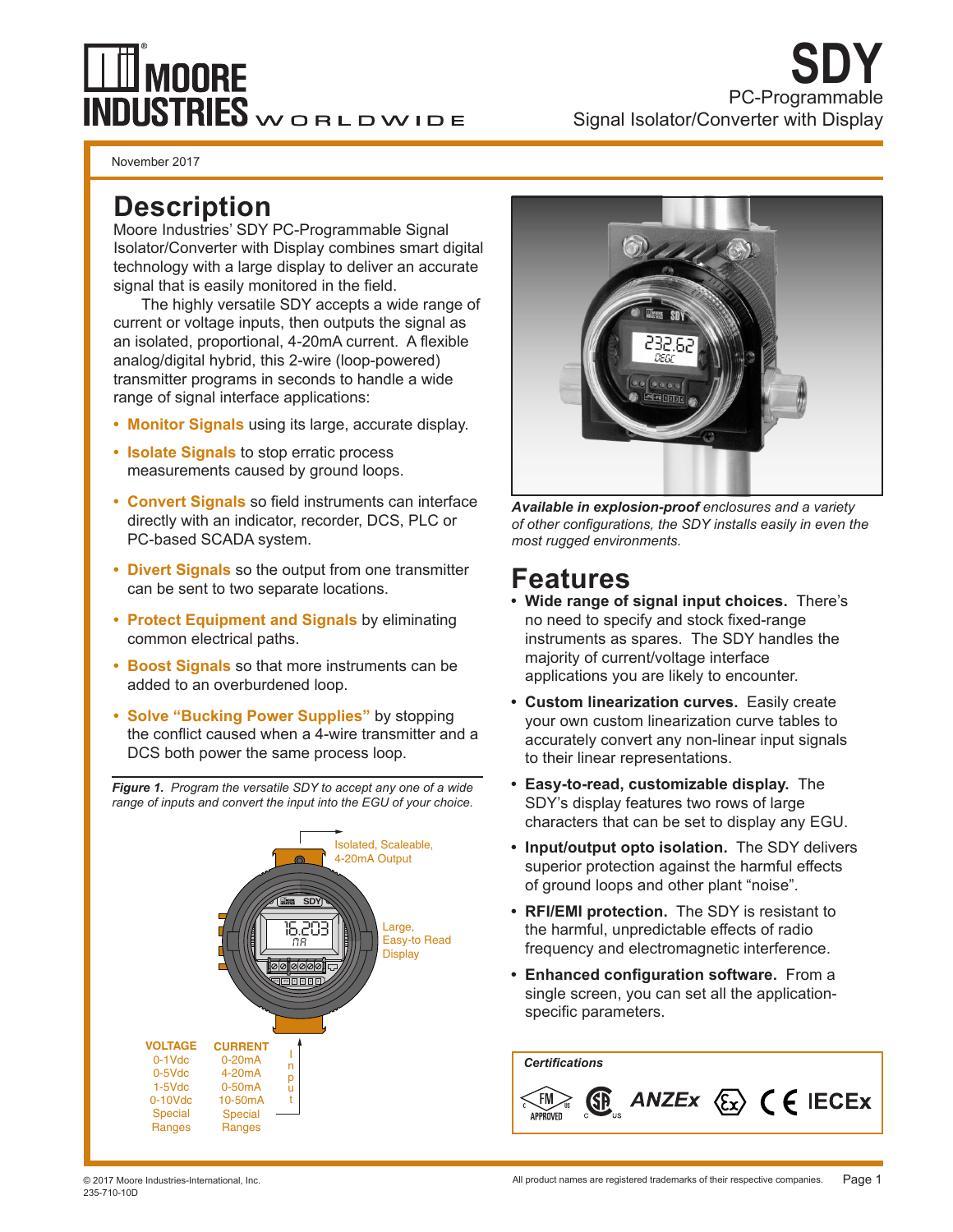# **Specifications**

Performance Input Impedance: Voltage, 1Mohms; Current, 20 ohms **Load Effect:** Negligible within specified load limits **Ripple:** 10mVpp, maximum (measured across 250 ohm resistor) **Power Supply Effect:** 0.002% of span per 1V change **Over-Voltage Protection:**  48V, maximum on output; 48V reverse polarity protection on output **Maximum Input Overrange:**  Current: 100mA maximum continuous; Voltage on Current Input: ±1.5Vdc peak; Voltage: 18Vdc **Load Capability: Output Current Limiting:**  User-programmable, 3.8 or 21.4mA for input under/over range; 24mA, maximum (hardware limit) **Type: Display** LCD: Top Row, 10.16mm (0.4 in) high black digits on a reflective background; Bottom Row, 5.72mm (0.225 in) high black digits on a reflective background **Format:** Two rows of five alphanumeric characters **Range:** -99999 to 99999 **Performance Input Accuracy:** Performance Current Input: 3μA (0.006% of full span 50mA) Voltage Input: 0.6mV (0.006% of full span 10V) **Output Accuracy:** 4.8μA (0.03% of 4-20mA span) **Overall Accuracy:**  Overall accuracy of the unit is the combined input and output accuracy. It includes the combined effects of linearity, hysteresis, repeatability and adjustment resolution. It does not include ambient temperature effect. **Stability:** Input to output stability (% of span): 1 year: 0.09%; 3 years: 0.15%; 5 years: 0.20% **Minimum Input Span:** Current, 1.0mA; Voltage, 250mV **Isolation:**  500Vac/1000Vdc input to output to case **Measurement Cycle:** Updates 8 times per second **Response Time:** 256msec typical for the output to change from 10% to 90% for an input step change of 0% to 100% **Step Response:** 500msec typical from the time an input is applied until the output reaches 90% of its final value **(continued) Ambient Conditions Minimum Display Span:** 1.00 **Operating Range:** Transmitter:  $-40^{\circ}$ C to  $+85^{\circ}$ C (–40°F to +185°F) Display:  $-25^{\circ}$ C to +85 $^{\circ}$ C (–13°F to +185°F) **Storage Range:**  $-40^{\circ}$ C to  $+85^{\circ}$ C (–40°F to +185°F) **Effect of Ambient Temperature on Accuracy:**  ±0.015% of span/°C **Relative Humidity:** 0-95%, non-condensing **RFI/EMI Immunity:** 20V/m@ 80-1000MHz, 1K AM @ 80% when tested according to IEC 61326 **Common Mode Rejection:** 100dB, minimum,@50/60Hz **Normal Mode Rejection:**  60dB, typical,@1Vp-p, 50/60Hz **HP Housing: Weight**178g (6.3 oz) **BH Housing:** 1.5kg (3.3 lbs) **D-BOX Housing:** 688g (1 lb, 8.3 oz)  $\frac{\text{Supply Voltage} - 10V}{\text{Simplify}} = \text{Ohms}$ 0.024A

### **Rugged Enclosures Available**

We carry a complete line of durable enclosures to protect and complement our high-quality isolators. Choose from our explosion-proof BH housing or our NEMA 4X and IP66 certified D-BOX housing.

#### **Accessories**

Each SDY order comes with one copy of our Intelligent PC Configuration Software (Windows® compatible).

To order additional software or cables:

| <b>Part Number</b> | Part                                                                                                                                |
|--------------------|-------------------------------------------------------------------------------------------------------------------------------------|
| 750-75E05-01       | <b>Intelligent PC Configuration Software</b>                                                                                        |
| 803-039-26         | <b>Isolated Configuration Cable</b>                                                                                                 |
| 803-040-26         | <b>Non-Isolated Configuration Cable</b>                                                                                             |
| 804-030-26         | <b>Fuse Protected USB Communication Cable</b><br>(required by IECEx and ATEX for products<br>installed in Intrinsically-Safe areas) |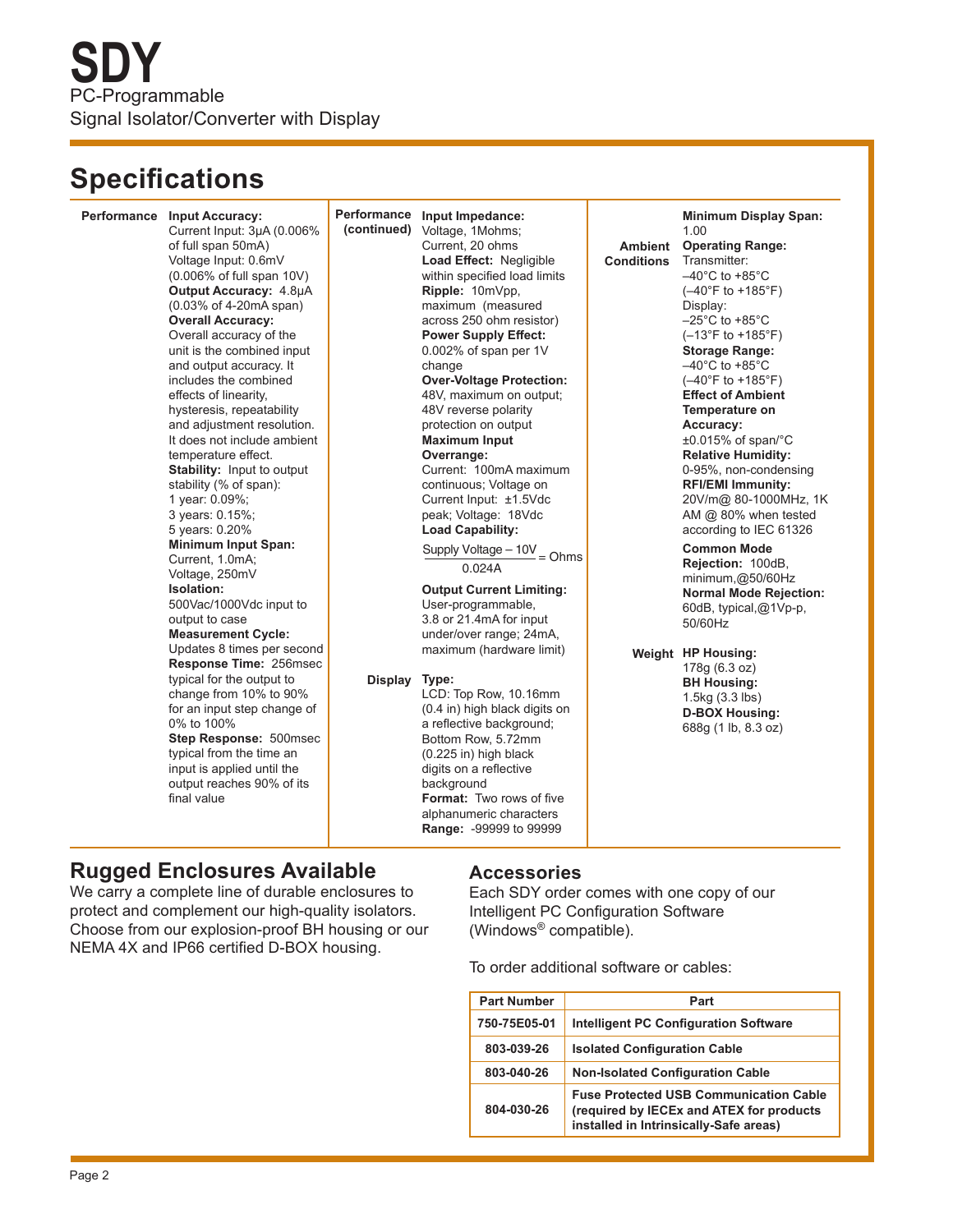# **Ordering Information**

| <b>Unit</b>                                                               | <b>Input</b>                                                                                                                                                                                                                                                                                                                                                                         | <b>Output</b>                                               | Power                                   | <b>Options</b>                                                                               | <b>Housings</b>                                                                                                                                                                                                                                                                                                                                                                                                                                                                                                                                                                                                                                                                                                                                                                                                                                                                                                                                                                                                                                                                                         |
|---------------------------------------------------------------------------|--------------------------------------------------------------------------------------------------------------------------------------------------------------------------------------------------------------------------------------------------------------------------------------------------------------------------------------------------------------------------------------|-------------------------------------------------------------|-----------------------------------------|----------------------------------------------------------------------------------------------|---------------------------------------------------------------------------------------------------------------------------------------------------------------------------------------------------------------------------------------------------------------------------------------------------------------------------------------------------------------------------------------------------------------------------------------------------------------------------------------------------------------------------------------------------------------------------------------------------------------------------------------------------------------------------------------------------------------------------------------------------------------------------------------------------------------------------------------------------------------------------------------------------------------------------------------------------------------------------------------------------------------------------------------------------------------------------------------------------------|
| <b>SDY</b><br>PC-Program-<br>mable Isolator/<br>Converter with<br>Display | <b>PRG</b><br>Programmable with<br>supplied Configuration<br>Software<br>CURRENT (into 20 ohms)<br>Any range from -2.5mA to<br>55mA including:<br>$0-20mA$<br>$4-20mA$<br>$0-50mA$<br>10-50 <sub>m</sub> A<br>VOLTAGE (into 1Mohm)<br>Any range from $-0.5V$ to<br>11V including:<br>$0-1$ $Vdc$<br>$0-5$ $Vdc$<br>$1-5$ $Vdc$<br>$0-10$ Vdc<br>(recommended minimum<br>span, 250mV) | 4-20MA<br>User<br>scaleable<br>with<br>supplied<br>software | 10-42DC<br>10-30DC<br>for -IS<br>option | -IS<br>Option<br>(cFMus,<br>ATEX and<br><b>IECEX</b><br>Intrinsi-<br>cally Safe<br>approval) | <b>BH2NG</b> 2-Hub, explosion-proof enclosure with glass cover<br><b>BH3NG</b> 3-Hub, explosion-proof enclosure with glass cover<br>D1LC 1-Hub, low base, clear cover, NEMA 4X (IP66) enclosure<br>D2LC 2-Hub, low base, clear cover, NEMA 4X (IP66) enclosure<br><b>HP</b> Hockey-puck housing and spring clips<br>DN The DN mounting will fit the TS-32 DIN rail and the TS-35<br>DIN rail.<br><b>FL</b> Mounting flanges on HP suitable for relay track or screw<br>mounting<br><b>FLD</b> Mounting flanges on HP suitable for $3\frac{1}{2}$ " relay track or<br>screw mounting<br><b>SB2NG</b> 2-Hub, Explosion-Proof enclosure with two, 1/2-inch<br>NPT entry ports and a glass cover<br><b>SB2MG</b> 2-Hub, Explosion-Proof enclosure with two, M20 x 1.5<br>entry ports and a glass cover<br>A suffix indicates ANZEx (TestSafe) (Ex d) Flame-Proof approvals (i.e.<br>BH2NGA)<br>E suffix indicates ATEX Ex d (ISSeP) Flame-Proof approvals (i.e. BH2NGE)<br>P suffix indicates enclosure comes equipped with base plate and U-bolts for<br>mounting on a 2-inch pipe (i.e. BH2NGP or SB2MGP) |

**To order, specify:** Unit / Input / Output / Power / Option [Housing] **Model Number Example:** SDY / PRG / 4-20MA / 10-30DC / -IS [BH2NG]

| <b>Certifications</b>                                                                                                                                                                                                                    |                       |                                                                                                                                                                                                                                                                                                                                                            |  |  |  |  |
|------------------------------------------------------------------------------------------------------------------------------------------------------------------------------------------------------------------------------------------|-----------------------|------------------------------------------------------------------------------------------------------------------------------------------------------------------------------------------------------------------------------------------------------------------------------------------------------------------------------------------------------------|--|--|--|--|
| SDY-HP                                                                                                                                                                                                                                   |                       | SDY-HP in BH or SB2 Housing                                                                                                                                                                                                                                                                                                                                |  |  |  |  |
| <b>Factory Mutual Approvals:</b><br><b>Intrinsically Safe</b><br>Class I, Division 1, Groups A, B, C & D<br>Class I, Zone 0, AEx ia IIC T4<br>Non-Incendive<br>Class I, Division 2, Groups A, B, C & D<br>Class I, Zone 2, AEx nA IIC T4 | FM<br><b>APPROVED</b> | <b>Factory Mutual Approvals (FM Global Group):</b><br><b>Explosion-Proof &amp; Dust-Ignition Proof</b><br>Class I, Division 1, Groups A*, B, C & D<br>Class II & III, Division 1, Groups E, F & G<br><b>Environmental Protection: NEMA 4X &amp; IP66</b><br>T6 @ 60°C Maximum Operating Ambient<br>*For Group A applications, seal all conduits within 18" |  |  |  |  |
| ATEX Directive 94/9/EC (FM Approvals):<br>Intrinsically Safe and Type "n"<br><b>&amp;</b> II 1 G Ex ia IIC T4 Ga<br>Ex II 3 G Ex nA IIC T4 Gc                                                                                            |                       | <b>CSA Group (Canadian Standards Association):</b><br><b>Explosion-Proof</b><br>Class I, Division 1, Groups A*, B, C, & D<br>Class II, III, Groups E, F, & G<br>Type 4X, IP66                                                                                                                                                                              |  |  |  |  |
| <b>IECEx System (FM Approvals):</b><br>Intrinsically Safe and Type "n"<br>Ex ia IIC T4 Ga                                                                                                                                                |                       | Ambient Temp. Range: -20°C to +60°C; T6<br>*For U.S. Group A applications, seal all conduits within 18"                                                                                                                                                                                                                                                    |  |  |  |  |
| CE Conformant - EMC Directive 2004/108/EC - EN<br>61326                                                                                                                                                                                  |                       | ATEX Directive 94/9/EC (ISSeP):<br><b>Explosion/Flame-Proof</b><br>II 2 G Ex d IIC T6 (Tamb $60^{\circ}$ C)<br>II 2 D Ex tD A21 IP66 T85°C                                                                                                                                                                                                                 |  |  |  |  |
| Temperature Class T4, Tamb = -40 $^{\circ}$ C to +85 $^{\circ}$ C                                                                                                                                                                        |                       | <b>ANZEX</b> ANZEx (TestSafe):<br><b>Explosion/Flame-Proof</b><br>Ex d IIC T6 (Tamb $60^{\circ}$ C)                                                                                                                                                                                                                                                        |  |  |  |  |
|                                                                                                                                                                                                                                          |                       |                                                                                                                                                                                                                                                                                                                                                            |  |  |  |  |
|                                                                                                                                                                                                                                          | Ex nA IIC T4 Gc       |                                                                                                                                                                                                                                                                                                                                                            |  |  |  |  |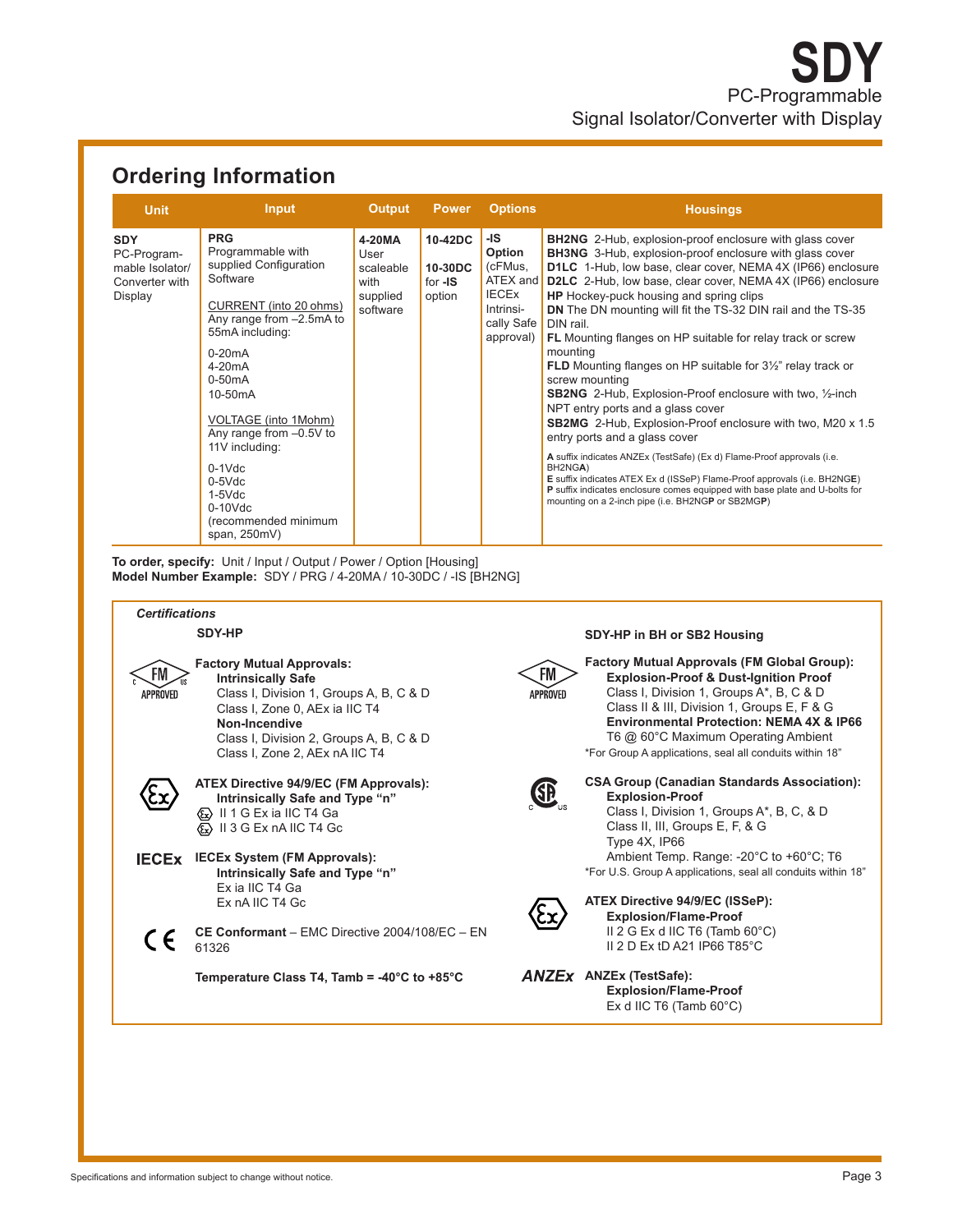## **Additional Features**

**Custom Linearization Curves**

Program your SDY with up to 85 custom linearization points. The ability to plot a custom linearization curve is beneficial when nonlinear input signals must be converted to linear output representations. Typical applications include monitoring a non-linear transducer, the level of odd-shaped tanks and flow meter linearization.

#### **Monitor Signals**

Let the SDY make checking the loop easy with its accurate current transmission and large display. And, with an update rate of eight times per second, you can be confident that the display precisely reflects the loop's status.

#### **Customized Display**

The versatile SDY can be programmed to display the input, output or toggle between both. It will also display the engineering unit of your choice (up to five capital letters).

#### **Long-Term Stability**

<sup>-</sup><br><sup>PS</sup> 1 2 3 4

ଡାଡା

||⊘||⊘||⊘

**MOORE** SDY

⋒

*16.203*  $\overline{B}$ 

With error rates as low as ±0.09% over a one year period, and ±0.20% for five years, you can schedule calibrations less frequently without sacrificing accuracy.

#### **Powerful Isolation**

Continuous isolation of 500Vac/1000Vdc input to output to case will prevent false signals due to ground loops and other noise.

#### **Advanced Noise Rejection**

Filter out 50 or 60Hz noise with our noise rejection feature.

#### **Certified Field Enclosures Available**

Order the SDY in our durable BH enclosure for explosion-proof protection at an affordable price. For applications in rugged environments where explosion-proof protection is not required, choose the NEMA 4X and IP66 certified D-BOX housing.

#### **Convert Signals**

The SDY takes one process signal type (such as 1-5V) and converts it to a standard, isolated 4-20mA. This allows devices like transmitters and transducers to interface directly with an indicator, recorder, DCS, PLC, or PC-based SCADA system.



#### **Solve "Bucking Power Supplies"**

When two devices (such as a 4-wire transmitter and a DCS) are trying to source power to a loop, the result is a non-functioning loop. When neither of the devices can be eliminated, the solution is the SDY. It can operate with powered inputs from both sides, thus restoring normal operations to the loop.

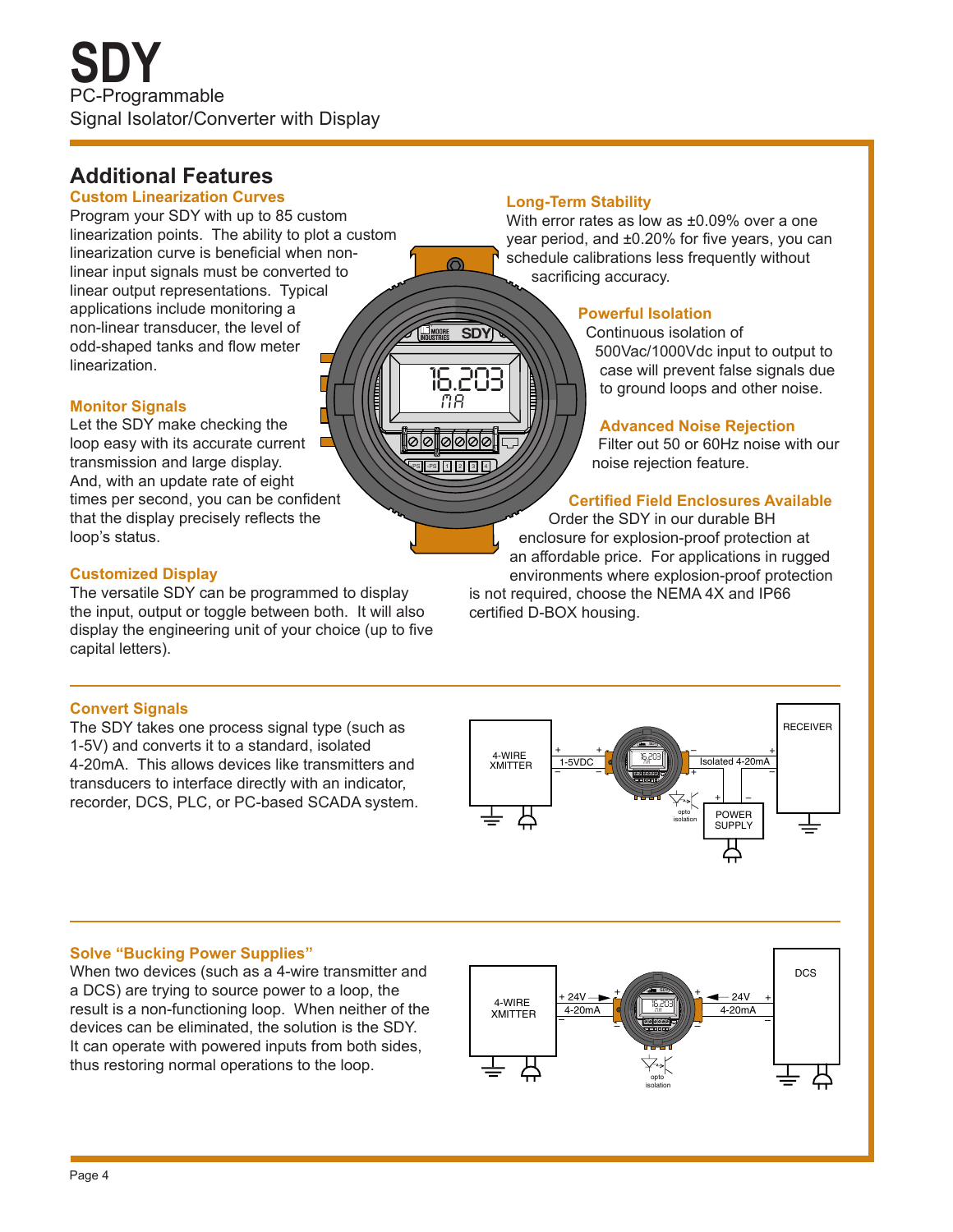#### **Stop Ground Noise**

A difference in potential between a grounded transmitter and a grounded receiving device on the same loop may result in unpredictable ground loop problems, which can lead to signal drift.

Use the SDY to break the galvanic path between a field transmitter and an indicator, recorder, DCS, PLC or PC-based SCADA system. This stops the harmful effects of ground loops, motor noise and other electrical interferences.



#### **Boost Signals**

If you need to add another instrument to an overloaded loop, use the SDY. It features a high drive capability of 600 ohms (with a 24V power supply) and an input impedance of just 20 ohms.



#### **Divert and Protect Signals**

Using the SDY, you can send the output from one transmitter to a second location, protect expensive monitoring/control equipment by eliminating common electrical paths, or create a buffer between devices to allow interruption of one system without impacting the other.

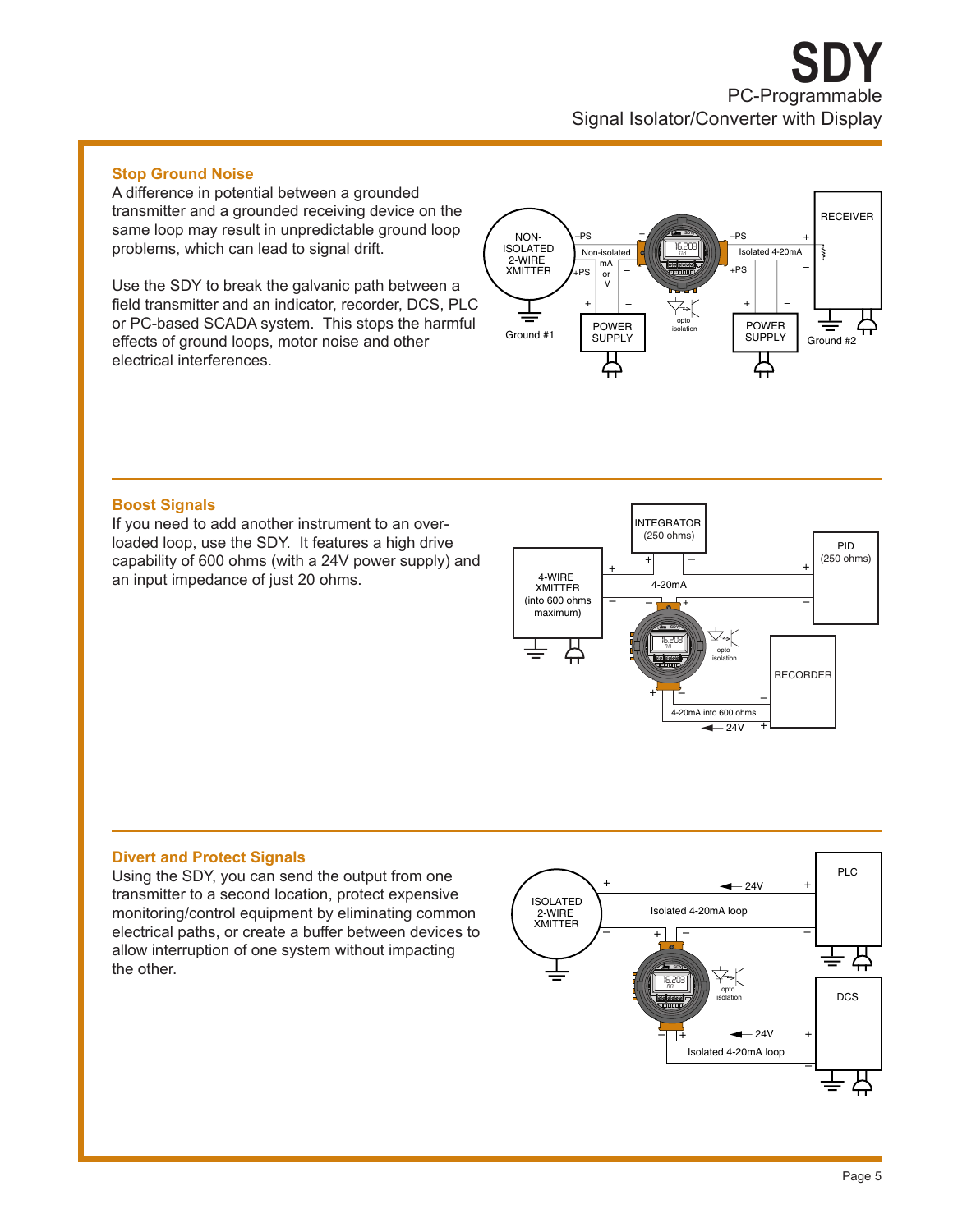# **One Window. One Minute. One Setup.**

Configuring the SDY is as simple as point-and-click. All you need is a PC running Windows®, our Configuration Software (one copy supplied free with each order), and a configuration cable. In minutes, you can begin configuring your transmitter's:

- Input type and range (zero and full scale)
- Output range (4-20mA, zero and full scale)
- Noise rejection (50Hz or 60Hz)
- Direct or reverse output
- Over or under input range detection
- Custom instrument tag and serial number
- Custom input linearization
- Custom input trimming
- Fixed output with an easy loop test
- Damping time for erratic signal compensation (0-20 seconds)

**Custom Linearization Tables—**Unusual inputs are not a problem for the SDY. Not when it is so easy to build a custom 85-point linearization table with the Configuration Program's straightforward interface.

**Output Damping—**If your sensor is prone to step increases and decreases, use the SDY to lessen the impact on your process. You can program a damping value from 0 to 20 seconds, averaging out sensor fluctuations over the time period setting, and lessening the impact of step changes.

#### **On-Screen Setup Confirmation—**Once

programmed, the operating parameters you have selected are constantly displayed in the configuration window.



**Configuration Alerts—**Data fields on the configuration window provide alert messages (such as "Zero or Full Scale Outside of Conformance Range") to let you know when you are making a nonstandard or ill-advised selection.

**Store and Print Files—**After you've created a configuration file, it can be downloaded to multiple SDYs, printed out as a hardcopy, or named and stored (on a PC hard drive or other media).

**Reverse Output—**Setting Zero Scale Input numerically above Full Scale Input will result in the transmitter's output going up when the input goes down, and vice-versa. When you have chosen this operation, the "Output" portion of the configuration screen changes to read "Reverse Output".

**Digital Output Trimming—**A sophisticated yet simple-to-implement software feature allows you to adjust the SDY's output to compensate for inaccuracies in your readout equipment. The "Zero Scale Output" can be adjusted between 3.797 and 17.400mA. The "Full Scale Output" adjusts between 7.798 and 21.401mA.

**Context-Sensitive HELP System—**Just click on Help, then on the area on the Configuration Screen where you are encountering difficulty, and a concise explanation appears.

Page 6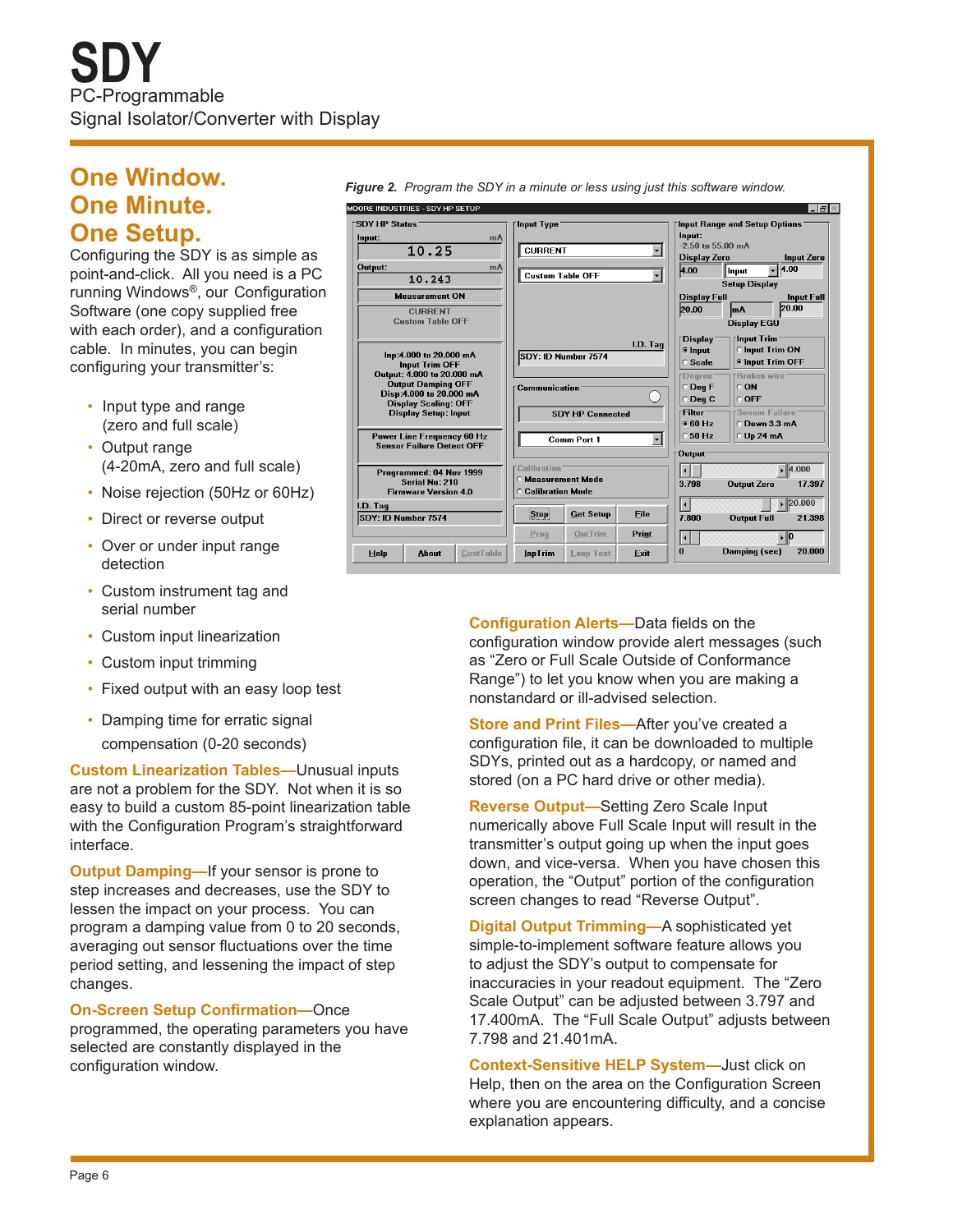

*Figure 3. Dimensions of the SDY in a D-BOX Enclosure.*

*Figure 4. Dimensions of the SDY in a BH Enclosure.*